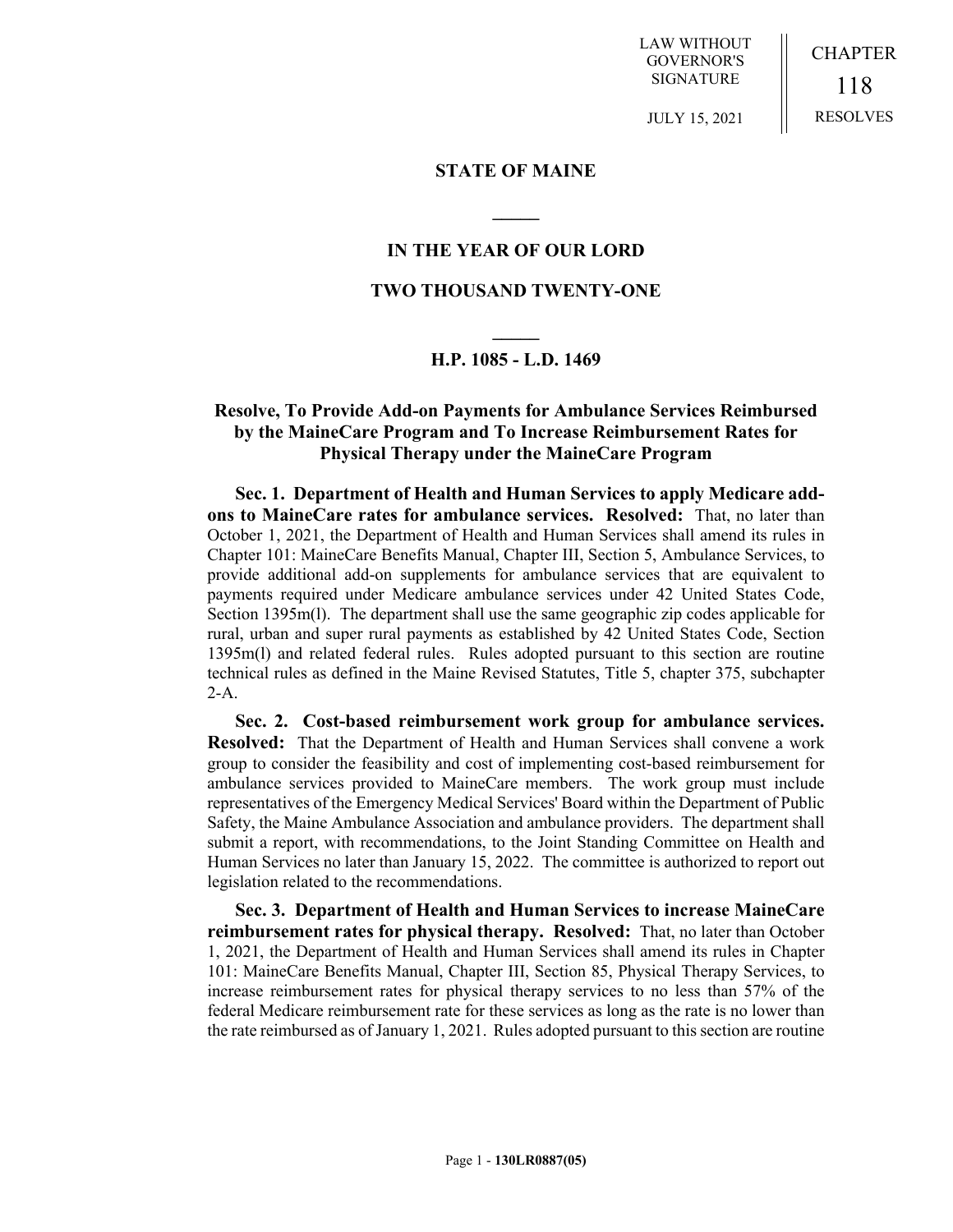technical rules as defined in the Maine Revised Statutes, Title 5, chapter 375, subchapter  $2-A$ .

**Sec. 4. Appropriations and allocations.** The following appropriations and allocations are made.

### **HEALTH AND HUMAN SERVICES, DEPARTMENT OF**

### **Medical Care - Payments to Providers 0147**

Initiative: Provides funding for the Department of Health and Human Services to amend the rules under Chapter 101: MaineCare Benefits Manual, Chapter III, Section 5, Ambulance Services, to provide additional add-on supplements that are equivalent to payments required under Medicare ambulance services under 42 United States Code, Section 1395m(l).

| <b>GENERAL FUND</b>              | 2021-22   | 2022-23   |
|----------------------------------|-----------|-----------|
| All Other                        | \$243,828 | \$327,814 |
| <b>GENERAL FUND TOTAL</b>        | \$243,828 | \$327,814 |
| <b>FEDERAL EXPENDITURES FUND</b> | 2021-22   | 2022-23   |
| All Other                        | \$477,856 | \$634,432 |
| FEDERAL EXPENDITURES FUND TOTAL  | \$477,856 | \$634,432 |

#### **Medical Care - Payments to Providers 0147**

Initiative: Provides funding to set the reimbursement rates for physical therapy services under the Department of Health and Human Services rule Chapter 101: MaineCare Benefits Manual, Chapter III, Section 85 at 57% of the federal Medicare reimbursement rate as long as the rate is no lower than the rate in effect on January 1, 2021.

| <b>GENERAL FUND</b><br>All Other              | 2021-22<br>\$400,951 | 2022-23<br>\$539,056 |
|-----------------------------------------------|----------------------|----------------------|
| <b>GENERAL FUND TOTAL</b>                     | \$400,951            | \$539,056            |
| <b>FEDERAL EXPENDITURES FUND</b><br>All Other | 2021-22<br>\$712,802 | 2022-23<br>\$945,948 |
| FEDERAL EXPENDITURES FUND TOTAL               | \$712,802            | \$945,948            |
| <b>HEALTH AND HUMAN SERVICES,</b>             |                      |                      |
| <b>DEPARTMENT OF</b>                          |                      |                      |
| <b>DEPARTMENT TOTALS</b>                      | 2021-22              | 2022-23              |
| <b>GENERAL FUND</b>                           | \$644,779            | \$866,870            |
| <b>FEDERAL EXPENDITURES FUND</b>              | \$1,190,658          | \$1,580,380          |

 $\mathcal{L}_\text{max}$